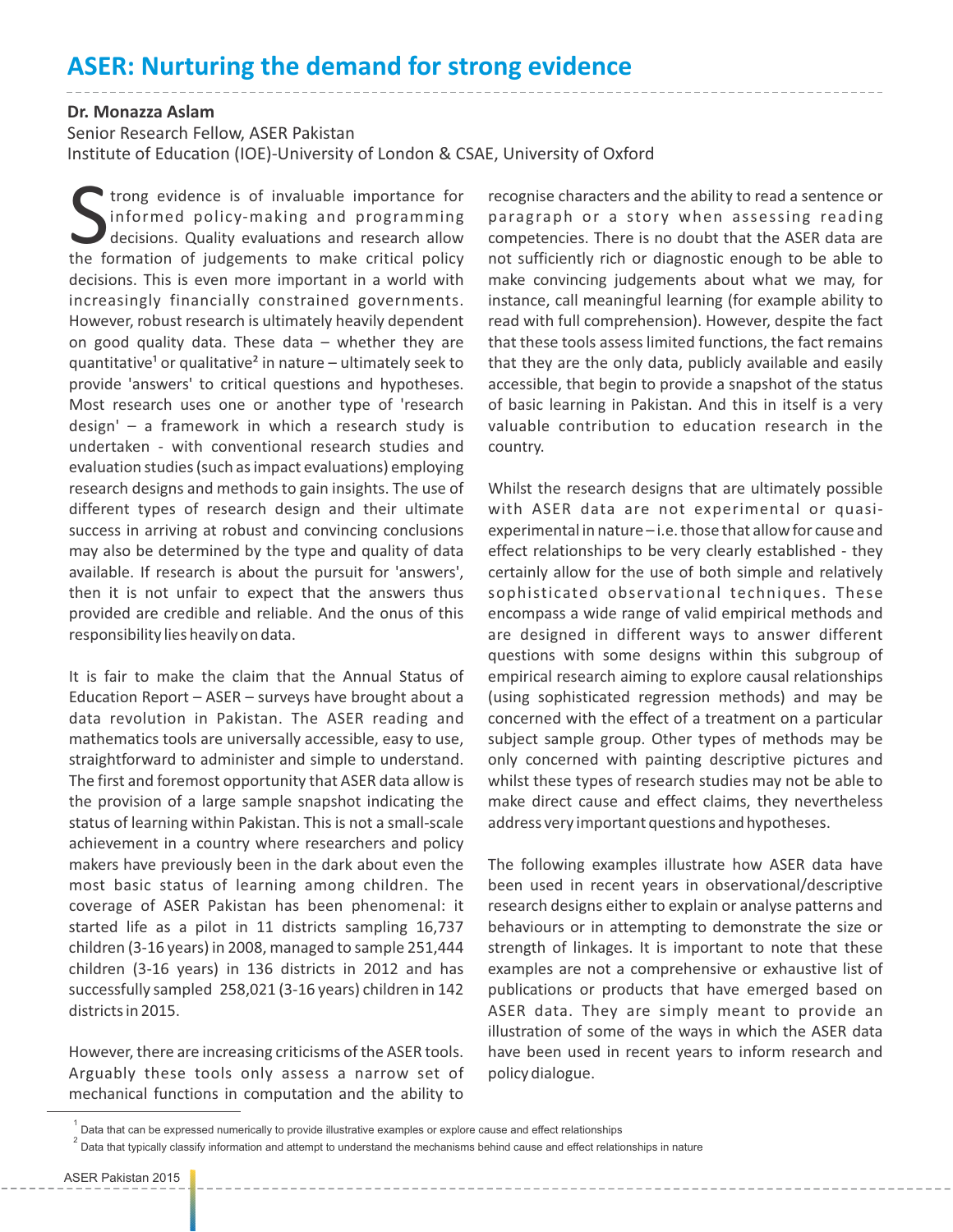The Alif Ailaan District Education Rankings (2013) are an example of a first attempt to assess the standard of education, both in terms of educational outcomes and infrastructure, in Pakistan. This is done by comparing the relative performance of different regions using rankings based on multiple indicators drawn from publicly available data including the data from ASER over various years. The report cites that their key goals include the following: 'to produce a comprehensive measure of education standards for Pakistan, covering all the major policy areas: access, quality of education, gender parity and school infrastructure; to use this measure for the comparison of different parts of the country to determine their relative performance and to encourage healthy competition between districts and between provinces; to create awareness about the importance of data and evidence in in determining the state of education and education policy making and to provide an avenue for the usage of publicly available data and to encourage improved and expanded data collection by state and non-state organizations' (p.  $4$ <sup>3</sup>. Such descriptive exercises are critical for informed policy making as well as for guiding future research. I am aware, for instance, that these rankings have been used by some researchers in recent research projects to carry out purposive sampling.

Another example, this time a research study, is provided by Aslam and Atherton (2014)<sup>4</sup> that used ASER data from Pakistan (and data from India) to map out the true extent of the private tutoring industry in India and Pakistan. In doing so, the authors aimed to underpin who exactly takes tuition in the two countries, i.e. whether it is linked to the type of school attended by a child (state or private). The authors use data to speak about the extent of tuition undertaken across the different school types rather than presume that children in one type of school necessarily undertake private tutoring more often than others. Using simple descriptive statistics, the authors identify convincing evidence suggesting that private tuition-taking is a more widespread phenomenon than believed in the region. The study also shows differences in the uptake of private tuition among the rich and poor and by gender in rural India and Pakistan. The findings also suggest that there are even more far-reaching elements to social inequalities that may manifest themselves as a consequence of this phenomenon in the two countries. Children in government schools taking private tuition and

especially those belonging to the poorest classes appear to perform better than those who do not take private tuitions. This hints at the hugely inferior learning that poorest children in some government schools in rural India and Pakistan are receiving. It suggests that private tutoring does appear to complement poor quality schooling for these children. This, however, comes at a cost and when rural incomes are so low, and especially among the poorest families, one wonders at the feasibility of this solution in the two countries' education systems. Studies such as these are important in Pakistan where private schooling is mushrooming and where the 'shadow' tutoring industry also booming.

ASER data also lend themselves to more sophisticated inferential methods that attempt to demonstrate the size and strength of associations rather than just provide descriptive snapshots. An example of a research study using regression methods is provided by Alcott & Rose (2015)<sup>5</sup>. This study uses multinomial regression models to identify whether socioeconomic status and gender are important determinants of whether children in rural Pakistan are in school, the type of school they attend, and whether they are learning. The authors, using ASER data from India and Pakistan (2012) find that whilst learning varies across schools, socioeconomic disparities predominate. They note that disadvantaged children in private schools are learning less than more advantaged children in government schools. The authors also find that gender plays an important role, with disparities between boys and girls most pronounced among poorer children in Pakistan. In addition, while private tuition improves learning for all children, it does not resolve socioeconomic and gender disparities. The authors of the study conclude for the need for policymakers to focus on government schools since that is where most of the poorest children study and where learning levels are lowest. The finding from this study that shows more advantaged children learning in government schools highlights the critical role that these schools can play in education systems within developing country contexts. Findings such as these can be helpful in informed policy making for the country.

These examples are not exhaustive. There are numerous other examples of policy briefs, research papers, opinion pieces and policy notes that have been generated using ASER data. These have provided important guidance to

<sup>3</sup>www.aserpakistan.org/document/learning\_resources/2014/Alif%20Ailaan%20District%20Ranking%20Report/AlifAilaan%20District% 20Education%20Ranking%202014%20-%20Draft%20Report.pdf

<sup>4</sup> Aslam, M. and P. Atherton (2014), 'The Shadow Education Sector in India and Pakistan: Opening Pandora's Box', in (eds:

Macpherson, I., Robertson, S. and G. Walford), Education, Privatization and Social Justice: Case Studies from Africa, South Asia and South East Asia, Symposium Books, UK.

<sup>&</sup>lt;sup>5</sup> Alcott, B. & P. Rose (2015), Schools and learning in rural India and Pakistan: Who goes where, and how much are they learning? Prospects: 45:345–363.